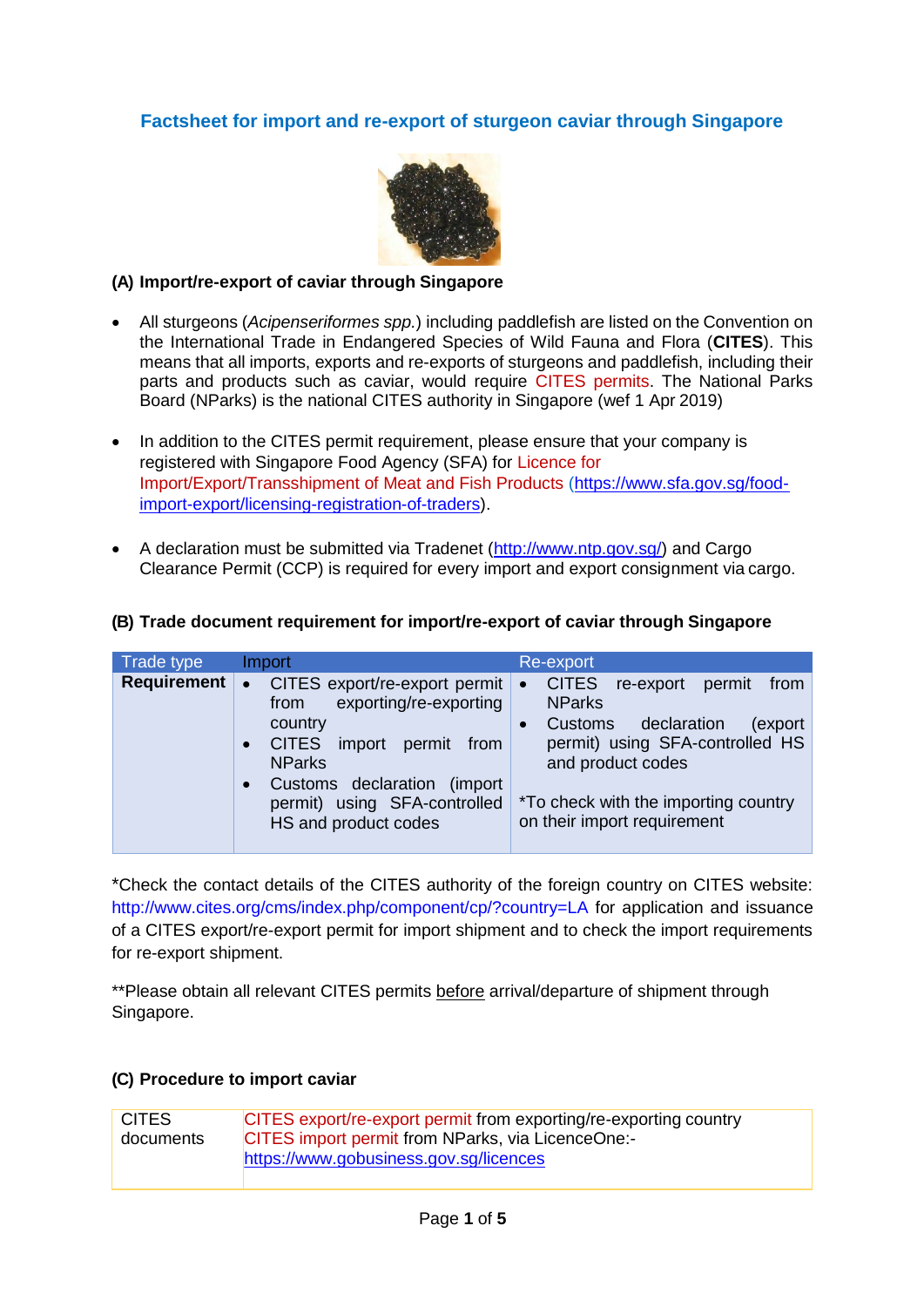| required before<br>import into SG                 |                                                                                                                                                                                                                                                                                                                                                                                                                                                                                                 |  |  |
|---------------------------------------------------|-------------------------------------------------------------------------------------------------------------------------------------------------------------------------------------------------------------------------------------------------------------------------------------------------------------------------------------------------------------------------------------------------------------------------------------------------------------------------------------------------|--|--|
| <b>Supporting</b><br>document                     | Attach a copy of the foreign CITES export/re-export permit online<br>$\bullet$<br>NParks reserves the right to verify the authenticity of the foreign CITES<br>export/re-export permit prior to approval of the CITES import permit<br>application.                                                                                                                                                                                                                                             |  |  |
| Service<br>standard                               | Typically 7 working days (normal service) for approval, as NParks may<br>seek confirmation of foreign CITES export/re-export permit. Express<br>service is not applicable for CITES import permit applications.                                                                                                                                                                                                                                                                                 |  |  |
| <b>Printing</b>                                   | You may print the permit on your own if you have a compatible<br>watermark printer. For a list of compatible printers, please refer to the<br>LicenceOne under HOW IT WORKS? $\rightarrow$ Phidelity Printers (Watermark)<br>Compatibility List <left menu="" side=""></left>                                                                                                                                                                                                                   |  |  |
|                                                   | For self-printing of CITES permit, please login LicenceOne, go to<br>'Licenses' tab $\rightarrow$ Search for the permit number $\rightarrow$ Click on 'Action'<br>button $\rightarrow$ Select 'Print'.                                                                                                                                                                                                                                                                                          |  |  |
|                                                   | Self-print using own compatible watermark printer or via self-help<br>station at HortPark (from 1 Oct 2019) or Animal & Plant Health Centre<br>(APHC) from Jan 2020. For more information on self-printing, you may<br>refer to NParks website.                                                                                                                                                                                                                                                 |  |  |
|                                                   | Permit is ready for self-printed once you receive a 'Notification to Print'.                                                                                                                                                                                                                                                                                                                                                                                                                    |  |  |
| Fee                                               | Each CITES permit is charged \$60 per consignment (\$12 per species<br>subject to minimum of \$60 per consignment).                                                                                                                                                                                                                                                                                                                                                                             |  |  |
| <b>Customs</b><br>declaration                     | Submit TradeNet declaration for SFA's approval.                                                                                                                                                                                                                                                                                                                                                                                                                                                 |  |  |
| Clearance<br>&<br>endorsement<br>by<br>NParks/AVS | Make online booking (https://ifast.sfa.gov.sg/eserviceweb/) for import<br>$\bullet$<br>inspection.<br>Original and valid CITES permits must be presented during import<br>$\bullet$<br>inspection by NParks/AVS Changi Animal & Plant Quarantine (CAPQ)<br>for air shipment or clearance by the Immigration & Checkpoints<br>Authority (ICA).<br>Surrender the original CITES export/re-export permit to AVS.<br>Original CITES import permit must be endorsed on box 15 by AVS or<br>٠<br>ICA. |  |  |

# **(D) Procedure to re-export caviar**

| <b>CITES</b>        | CITES re-export permit from NParks, via LicenceOne:-                                                                                                         |
|---------------------|--------------------------------------------------------------------------------------------------------------------------------------------------------------|
| documents           | https://www.gobusiness.gov.sg/licences                                                                                                                       |
| required before     |                                                                                                                                                              |
| export/re-          |                                                                                                                                                              |
| export from SG      |                                                                                                                                                              |
| Service<br>standard | Typically 7 working days (for normal service) if all application information<br>is correct. For express service, collection is on the following working day. |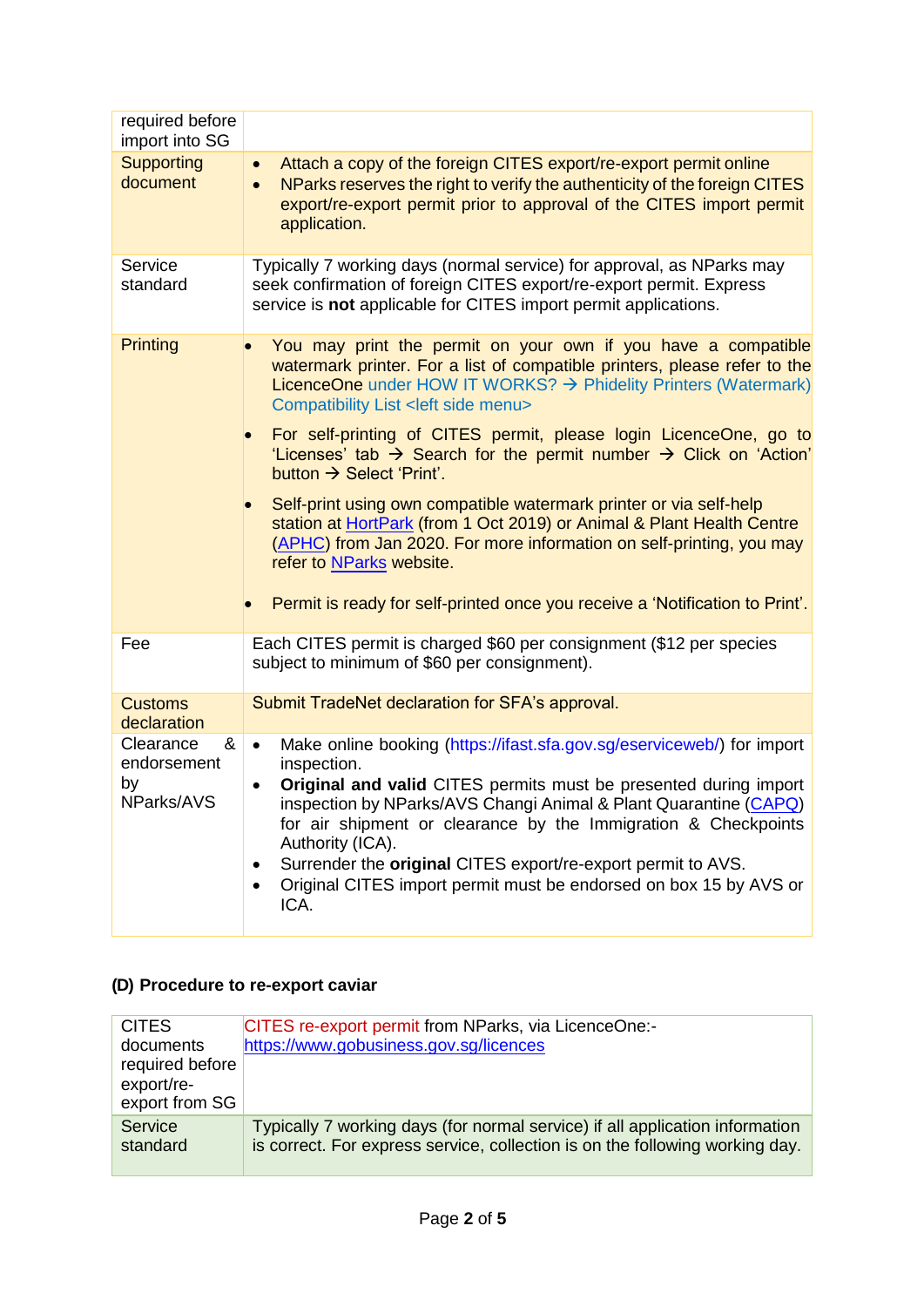| You may print the permit on your own if you have a compatible<br>watermark printer. For a list of compatible printers, please refer to the<br>LicenceOne under HOW IT WORKS? $\rightarrow$ Phidelity Printers (Watermark)<br>Compatibility List < left side menu>                                                                                                                                                                                                                                                                                                                                                                                                                                                                           |
|---------------------------------------------------------------------------------------------------------------------------------------------------------------------------------------------------------------------------------------------------------------------------------------------------------------------------------------------------------------------------------------------------------------------------------------------------------------------------------------------------------------------------------------------------------------------------------------------------------------------------------------------------------------------------------------------------------------------------------------------|
| For self-printing of CITES permit, please login LicenceOne, go to<br>'Licenses' tab $\rightarrow$ Search for the permit number $\rightarrow$ Click on 'Action'<br>button $\rightarrow$ Select 'Print'.                                                                                                                                                                                                                                                                                                                                                                                                                                                                                                                                      |
| Self-print using own compatible watermark printer or via self-help<br>station at HortPark (from 1 Oct 2019) or Animal & Plant Health Centre<br>(APHC) from Jan 2020. For more information on self-printing, you may<br>refer to NParks website.                                                                                                                                                                                                                                                                                                                                                                                                                                                                                             |
| Permit is ready for self-printed once you receive a 'Notification to Print'.<br>$\bullet$                                                                                                                                                                                                                                                                                                                                                                                                                                                                                                                                                                                                                                                   |
| Each CITES permit is charged \$60 per consignment (\$12 per species<br>$\bullet$<br>subject to minimum of \$60 per consignment).<br>Express service will be double the charge.<br>$\bullet$                                                                                                                                                                                                                                                                                                                                                                                                                                                                                                                                                 |
| Submit TradeNet declaration to SFA for approval. Please check SFA<br>website (https://www.sfa.gov.sg/tools-and-resources) for relevant HS<br>and product codes.                                                                                                                                                                                                                                                                                                                                                                                                                                                                                                                                                                             |
| $8 \bullet$<br>Endorsement on box 15 and 16 of the CITES permit is not required if:<br>actual re-export quantity is the same as applied quantity on the<br>$\circ$<br>CITES re-export permit and<br>shipment is not consigned to countries such as United States,<br>$\Omega$<br>France, UAE, India<br>Endorsement on box 15 of the CITES permit is required if the actual re-<br>export quantity is different from the applied quantity on the CITES re-<br>export permit and if the importing countries (eg. US, France, UAE,<br>India) require it.<br>Present the original CITES re-export permit with a Letter of<br>Undertaking (LOU) to NParks/CAPQ/ICA for endorsement during<br>clearance of the shipment. See LOU sample attached. |
|                                                                                                                                                                                                                                                                                                                                                                                                                                                                                                                                                                                                                                                                                                                                             |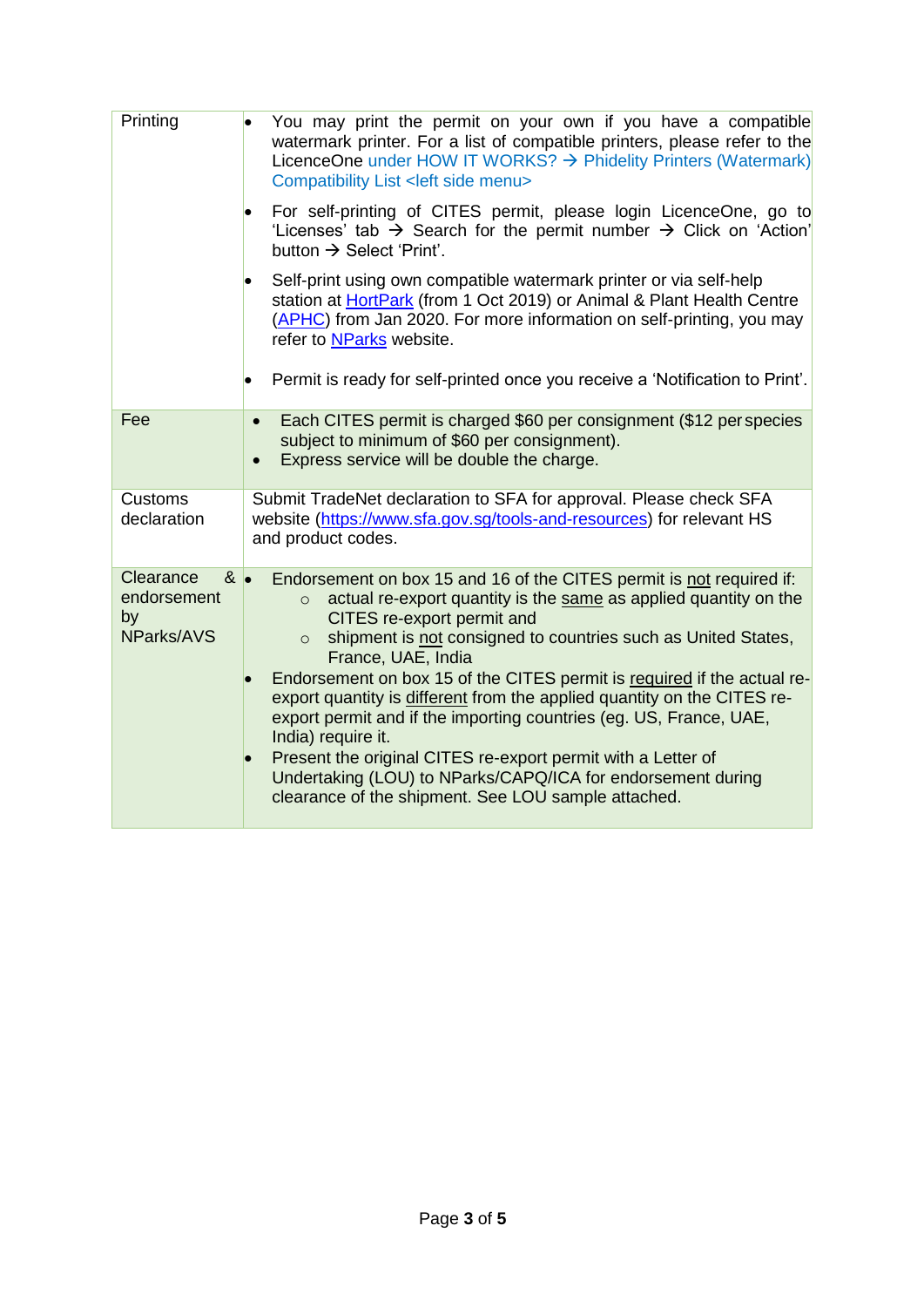| If you need clarifications or assistance on the import/re-export procedure, feel free<br>to contact NParks or SFA: |                                                       |                                                                                                |  |  |
|--------------------------------------------------------------------------------------------------------------------|-------------------------------------------------------|------------------------------------------------------------------------------------------------|--|--|
|                                                                                                                    | <b>NParks (CITES permit application</b><br>enquiries) | <b>SFA (for enquiries on Licence for</b><br>meat and fish product and TradeNet<br>declaration) |  |  |
| <b>Contact</b>                                                                                                     | https://www.nparks.gov.sg/feedback                    | $(65)$ 6805 2871                                                                               |  |  |

| For enquiries on clearance and inspection at CAPQ |                                                                                                                |  |  |
|---------------------------------------------------|----------------------------------------------------------------------------------------------------------------|--|--|
| <b>Contact No.</b>                                | (65) 6545 7523                                                                                                 |  |  |
| <b>Address</b>                                    | Changi Airfreight Centre, Gate C7 Airport Cargo<br>Road, Singapore 918104                                      |  |  |
| <b>Operating</b><br>hours                         | Monday to Saturday $(8.00am - 1.00pm; 2.00pm)$<br>$-10.30$ pm)<br><b>Closed on Sundays and Public Holidays</b> |  |  |